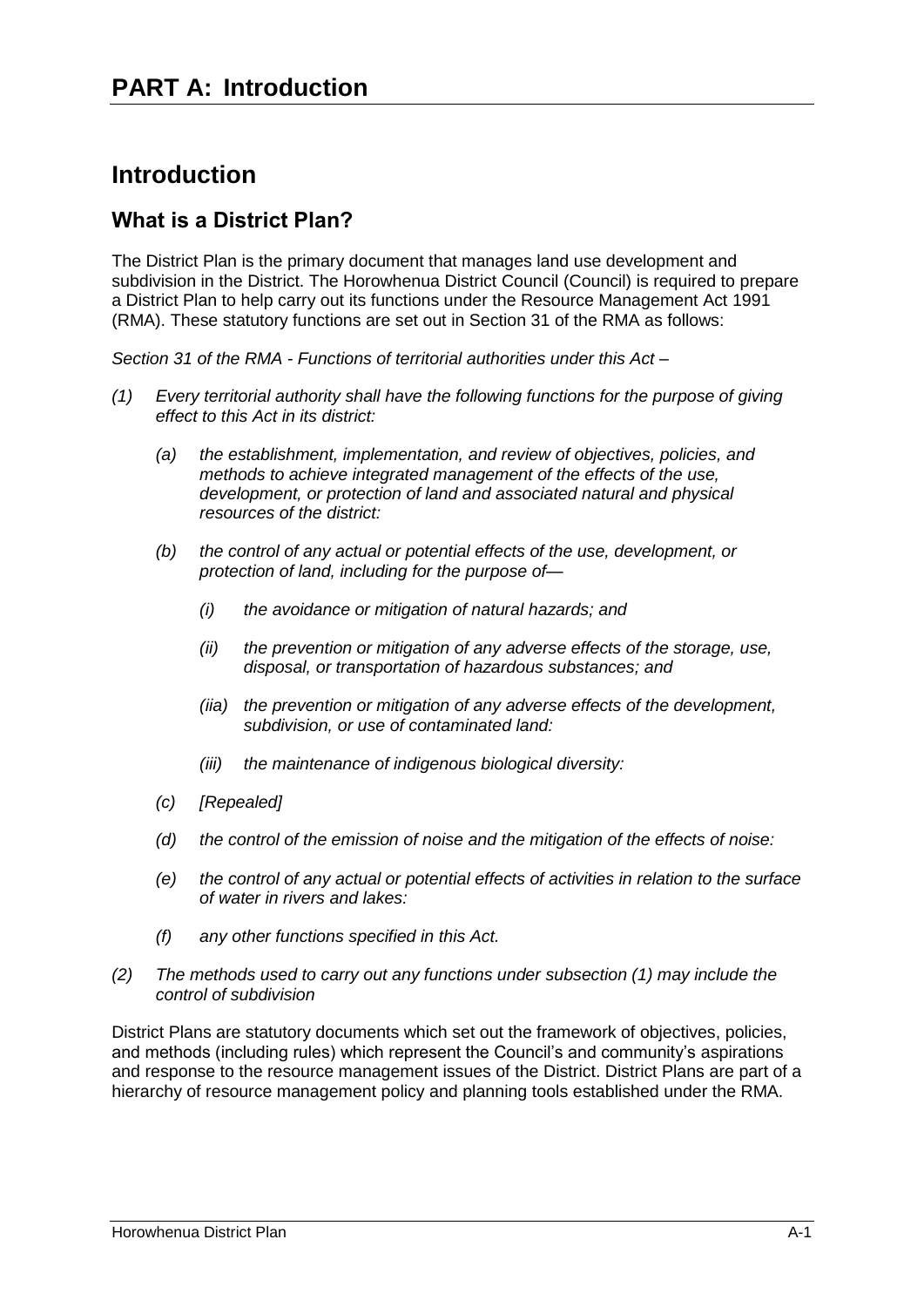## **The Horowhenua District Plan**

The Horowhenua District Plan is intended to assist the Council manage the environmental, social, cultural and economic effects of the use, development, and protection of land (and associated resources), including the control of the subdivision of land. To do this, the District Plan defines the various zones (Residential, Greenbelt Residential, Rural, Commercial, Industrial and Open Space) across the District and sets rules (specific to the District) for what activities are permitted to occur in each zone. Therefore the District Plan has a very strong influence on the location and nature of activities that occur in the District. In addition to the regulatory controls (i.e. rules), the District Plan identifies where non-regulatory methods can be used to implement the policy direction such as informing people about the risks from natural hazards and being prepared for a civil defence emergency, or providing information on energy efficiency.

### **The Philosophy of the Horowhenua District Plan**

This District Plan is a second generation RMA plan and is formulated to address the resource management issues that have emerged or changed since the first generation RMA plan was made operative (September 1999). The aim of this Horowhenua District Plan is to provide a user-friendly and easily understood document that clearly explains the land use planning framework for the District. The District Plan provisions give a level of certainty to landowners and the community about the location, nature and scale of land use development and subdivision, while also requiring resource consents for some situations where a case-by-case examination of the resource management issues is necessary for good decision making as required under the RMA.

### **Purpose and Principles of the RMA**

The overarching purpose of the RMA, and therefore the District Plan is to promote sustainable management of natural and physical resources, which is defined in Section 5 of the RMA as the following:

- *(1) The purpose of this Act is to promote the sustainable management of natural and physical resources.*
- *(2) In this Act, "sustainable management" means managing the use, development, and protection of natural and physical resources in a way, or at a rate, which enables people and communities to provide for their social, economic, and cultural wellbeing and for their health and safety while -*
	- *(a) sustaining the potential of natural and physical resources (excluding minerals) to meet the reasonably foreseeable needs of future generations; and*
	- *(b) safeguarding the life-supporting capacity of air, water, soil, and ecosystems; and*
	- *(c) avoiding, remedying, or mitigating any adverse effects of activities on the environment.*

The District Plan and its administration must also promote the principles of the RMA and these are set out in Sections 6, 7, and 8 of the RMA. In summary these principles are:

 The recognise and provide for the matters of national importance listed under Section 6;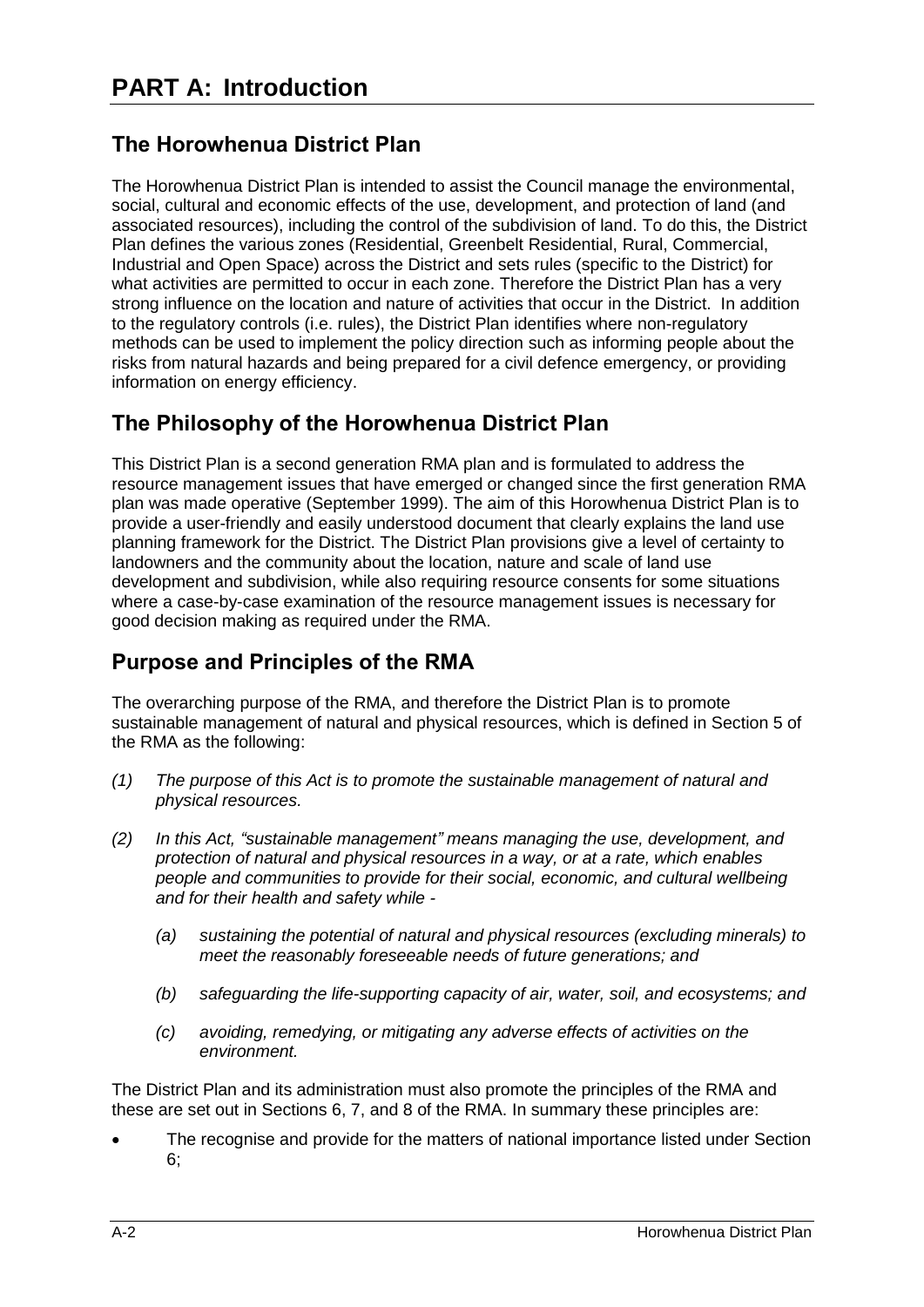- To have particular regard to other matters listed in Section 7; and
- To take into account the principles of the Treaty of Waitangi as stated in Section 8.

### **Māori Values**

The RMA recognises the importance of ensuring the incorporation of Māori values in resource management decision making. The following Iwi and their hapū exercise mana whenua within the boundaries of the Horowhenua District (listed in alphabetical order):

- Muaūpoko
- Ngāti Apa
- Ngāti Raukawa
- Rangitāne

### **Statutory Acknowledgements**

A treaty settlement is an agreement between the Crown and a Māori claimant group to give effect to a deed of settlement for all of the group's historical claims against the Crown over land or other resources taken in breach of the Treaty of Waitangi.

A statutory acknowledgement is a formal recognition by the Crown of the particular cultural, spiritual, historic, and traditional associations that a Māori claimant group has with a statutory area. A statutory area can include an area of land, a landscape feature, a lake, a river or wetland, or a specified part of the coastal marine area. The association of a Māori claimant group with a statutory area is outlined in the schedules to a Claims Settlement Act.

The purposes of statutory acknowledgements are:

- to require consent authorities, the Environment Court, and the Historic Places Trust to have regard to the statutory acknowledgements;
- to require relevant consent authorities to forward summaries of resource consent applications for activities within, adjacent to, or impacting directly on relevant statutory areas to the governance entity;
- to enable the governance entity and any member of the Māori claimant group to cite the statutory acknowledgements as evidence of the association of the Māori claimant group with the relevant statutory areas; and
- to provide a statement by the Māori claimant group, for inclusion in a deed of recognition, of the association of the Māori claimant group with a relevant statutory area.

From the effective date, consent authorities must have regard to a statutory acknowledgement relating to a statutory area in forming an opinion in accordance with sections 95 to 95G of the RMA as to whether the governance entity is a person who may be adversely affected by the granting of a resource consent for activities within, adjacent to, or impacting directly on, a statutory area.

Local authorities with jurisdiction in an area that includes a statutory area must attach information recording the statutory acknowledgement to all statutory plans that wholly or partly cover the statutory area. The attachment of information is for the purpose of public information only, and the information is not part of the statutory plan or subject to the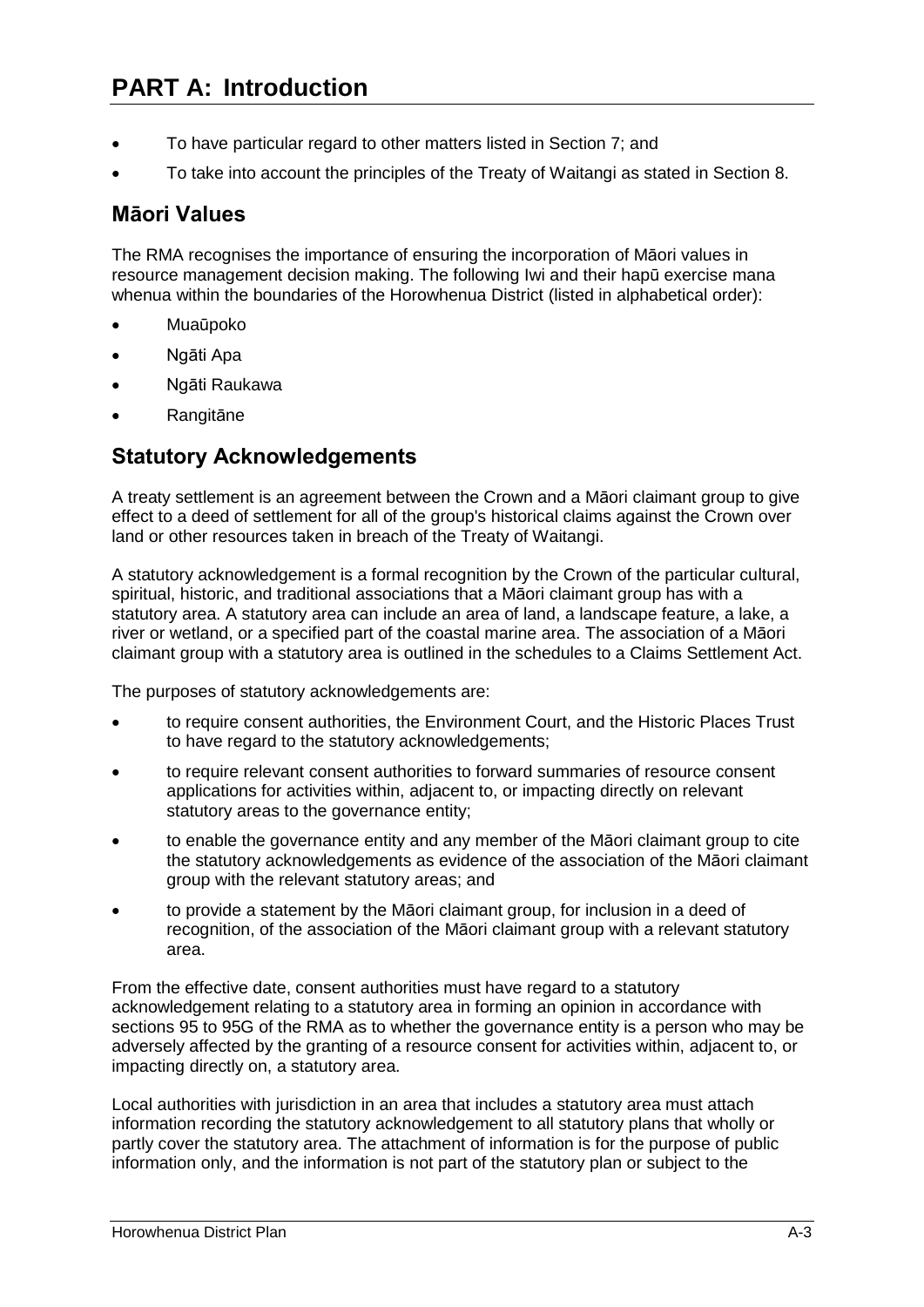provisions of the First Schedule of the RMA. Accordingly, statutory acknowledgements within the District are included in an Appendix to the District Plan (Schedule 11).

A relevant consent authority must forward to the governance entity a summary of resource consent applications received by that consent authority for activities within, adjacent to, or impacting directly on, a statutory area. The information provided must be the same as would be given under section 95E of the RMA to persons likely to be affected, or as may be agreed between the governance entity and the relevant consent authority. It must be provided as soon as reasonably practicable after the application is received, and before a determination is made in accordance with sections 95 to 95G of the RMA. The governance entity may, by notice in writing to a relevant consent authority, waive its rights to be notified and state the scope of that waiver. A statutory acknowledgement does not affect the obligation of a consent authority to notify an application in accordance with sections 95 and 95G of the RMA and to form an opinion as to whether the governance entity is a person that is likely to be adversely affected under those sections.

The governance entity and a member of the Māori claimant group may, as evidence of the association of the Māori claimant group with a statutory area, cite the relevant statutory acknowledgement in submissions to, and in proceedings before, a consent authority, the Environment Court, or the Historic Places Trust concerning activities within, adjacent to, or impacting directly on, the statutory area. The non-existence of a statutory acknowledgement does not mean that other areas are unimportant to the governance entity or the Māori claimant group.

### **Hierarchy and Relationship of Resource Management Policy and Plans**

The RMA establishes a hierarchy of policy statements and plans at the national, regional and city/district level. This hierarchy requires the land use planning and subdivision control in District Plans to respond to the direction provided in national and regional level documents. Section 75 of the RMA requires that a District Plan must give effect to:

- *(a) any national policy statement;*
- *(b) any New Zealand coastal policy statement; and*
- *(c) any regional policy statement.*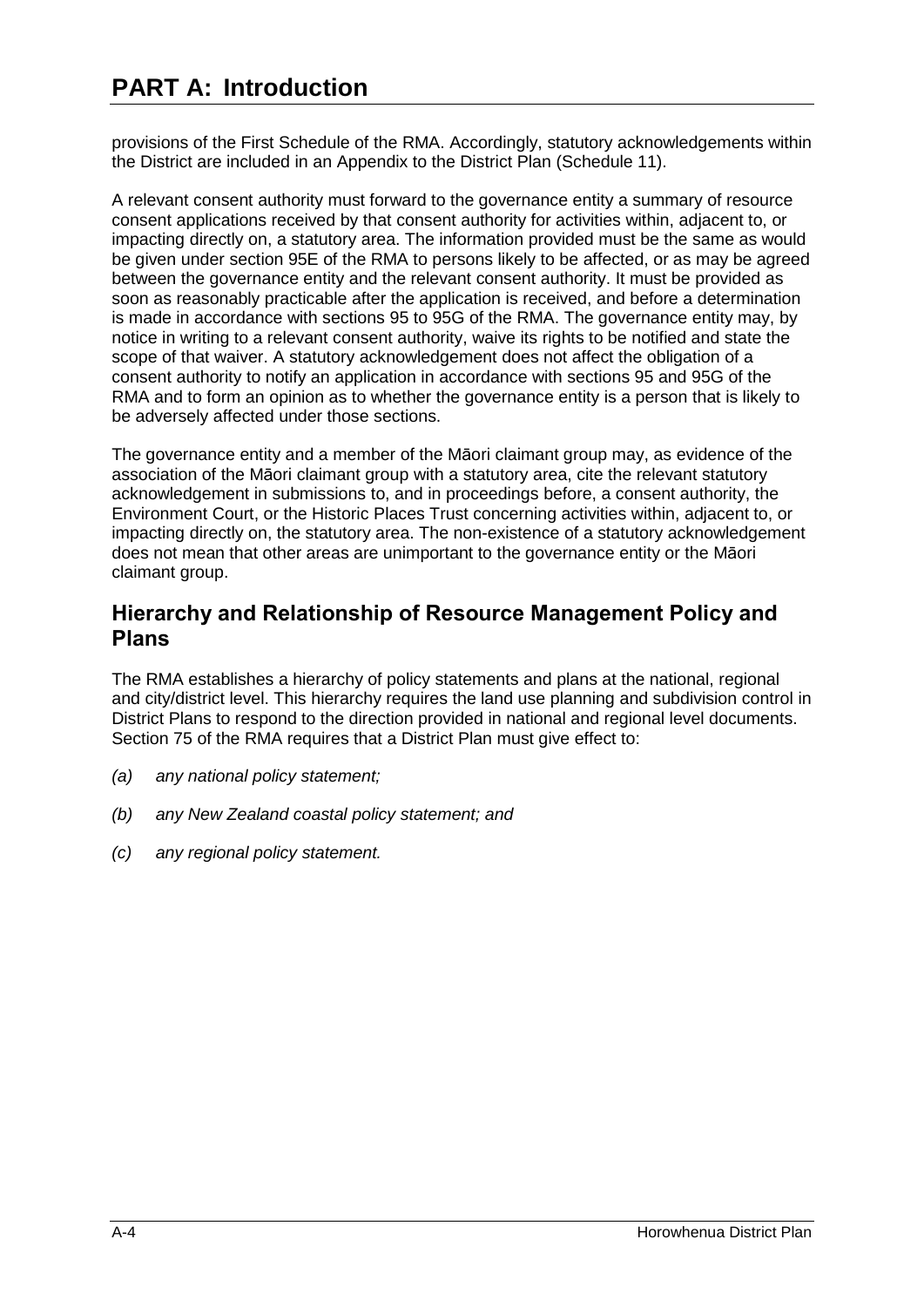

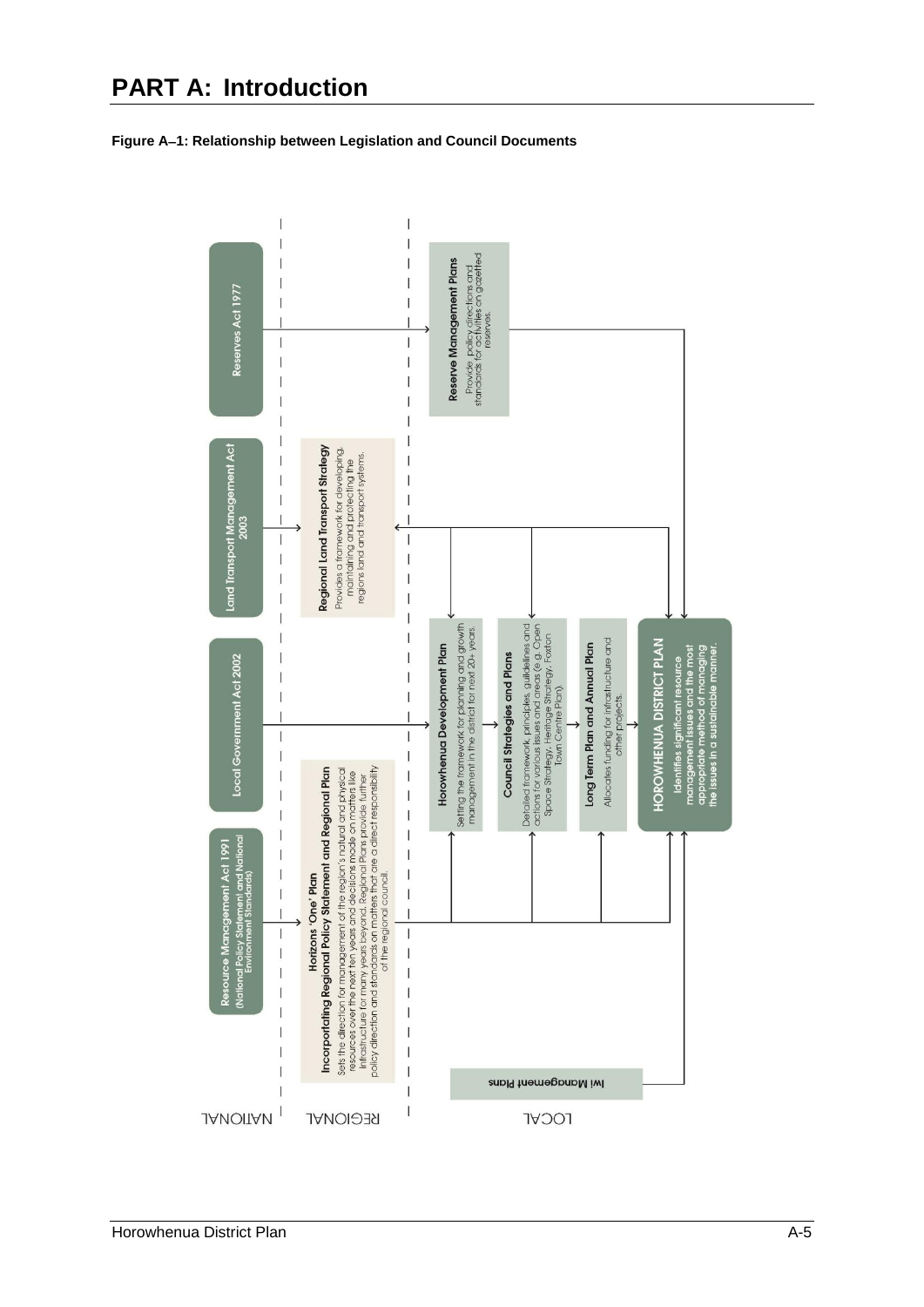#### **National Level**

#### *National Policy Statements*

National Policy Statements (NPS) are not mandatory, but the Minister for the Environment may prepare NPSs to provide national level policy direction on resource management matters that are of national significance. Currently three NPSs have been issued and these have provided national direction on the following matters:

- the need to operate, maintain, develop and upgrade the national electricity transmission network – NPS on Electricity Transmission (2008);
- the need to develop, operate, maintain and upgrade renewable electricity generation activities throughout New Zealand; and the benefits of renewable electricity generation – NPS on Renewable Electricity Generation (2011);
- to manage water in an integrated and sustainable way, while providing for economic growth within set water quantity and quality limits – NPS on Freshwater Management (2011).

#### *New Zealand Coastal Policy Statement 2010 (NZCPS)*

The NZCPS is prepared and administered by the Minister of Conservation. The NZCPS provides national level policy direction for local authorities in the management of the coastal environment.

#### *National Environmental Standards*

National Environmental Standards (NESs) are regulations issued under sections 43 and 44 of the RMA and apply nationally. They prescribe technical standards, methods or other requirements for environmental matters. Each regional, city or district council must enforce the same standard. There are several NESs that the Council is required to administer:

- NES on Telecommunication Facilities
- NES for Electricity Transmission Activities
- NES for Assessing and Managing Contaminants in Soil to Protect Human Health.

The District Plan does not contain any rules that could duplicate or conflict with the regulations in the above NESs. Cross references to the relevant NES regulations are included in the relevant rule Chapters (e.g. Chapter 22 - Utilities and Energy).

#### **Regional Level**

Horizons Regional Council has prepared a single policy and regulatory document which covers all its RMA responsibilities. It is named the 'One Plan' because it combines the previous six separate plans and Regional Policy Statement into one document.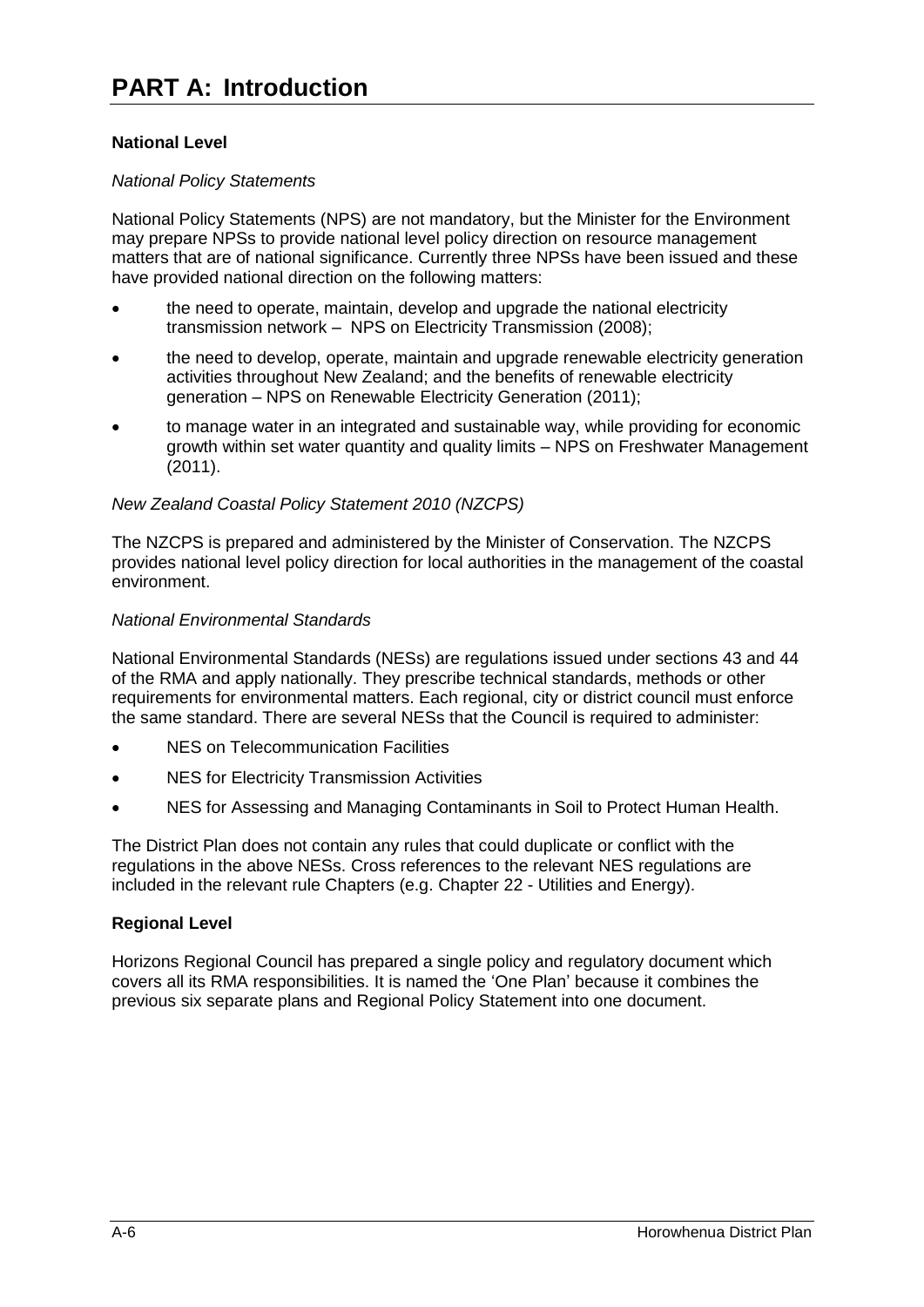The District Plan must give effect to the Regional Policy Statement matters set out in the One Plan. The Regional Plan rules manage freshwater and coastal water, soil conservation, and air resources. Therefore the One Plan contains rules on discharges to water, land and air, water takes, and activities within the Coastal Marine Area (CMA), which is the coastal area defined by the mean high water mark and the New Zealand coastline 12 nautical mile limit.



**Figure A2: Areas of Responsibilities (Regional and District Plans and Policy Documents)**

The One Plan sets out the responsibilities between the Horizons Regional Council and territorial authorities for issues which have overlapping functions (i.e. natural hazards and indigenous biodiversity). Section 62(1)(i) of the RMA allows regional councils to determine which local authority shall be responsible for land use management of the issues where there are overlapping functions. The District Plan minimises instances of overlapping rules with the One Plan.

#### *Natural Hazards*

The One Plan sets the policy direction for the management of natural hazards risk and land use planning. Council (and the other territorial authorities within the region) is required to implement the One Plan policy through rules (and other methods) in the District Plan.

#### *Indigenous Biodiversity*

The One Plan sets the policy direction to maintain indigenous biodiversity throughout the region. The land use management and control to implement the policies is also retained by the Horizons Regional Council.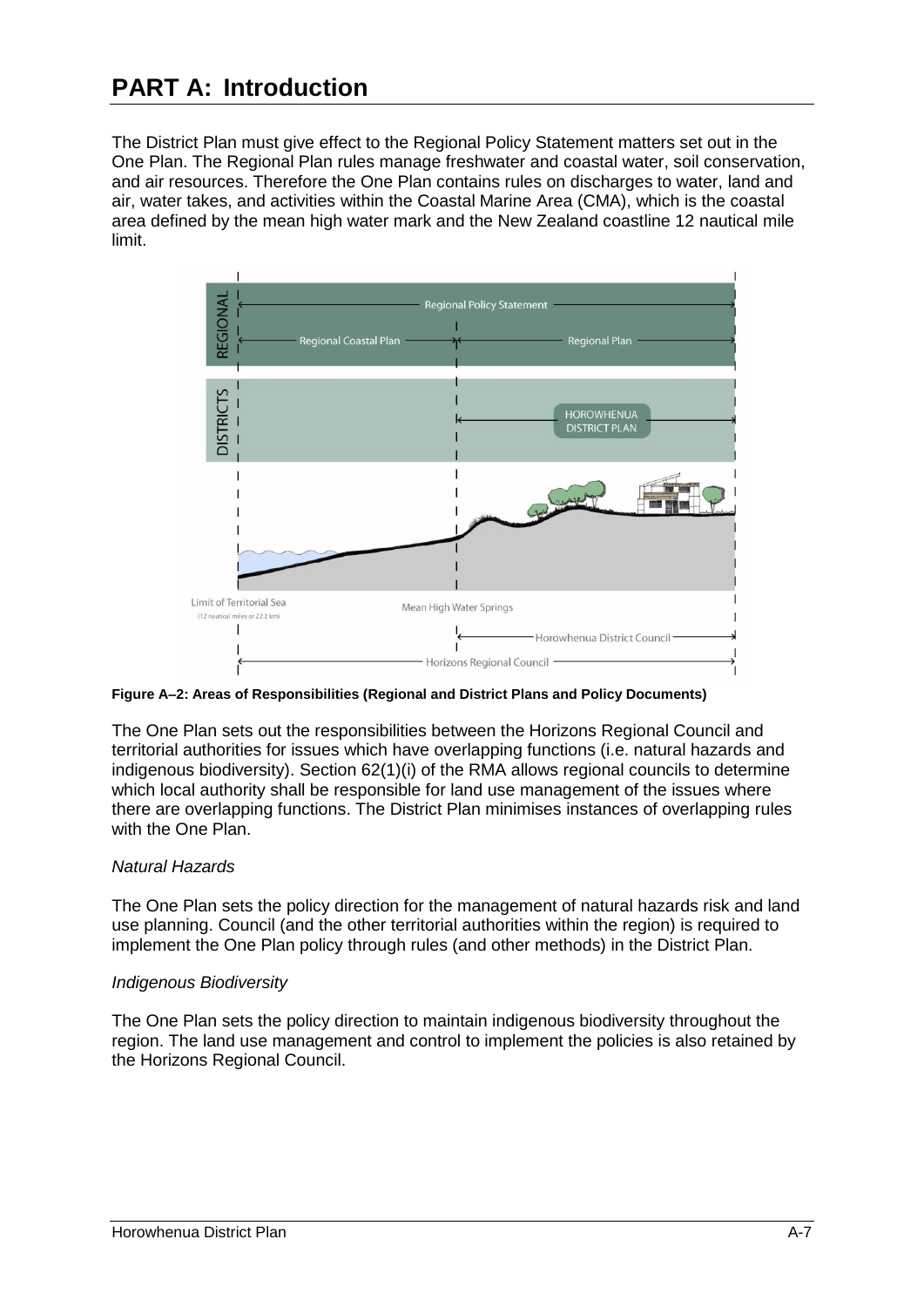



#### **Local Level**

Horowhenua District shares territorial boundaries with Kapiti Coast District, Tararua District, Palmerston North City, Manawatu District, Masterton District and Carterton District. Each of the territorial local authorities has differences in their resource management issues. The individual district plans provide for their communities to respond to the significant resource management issues that face their districts. Some resource management issues are the same or similar and these local authorities can work together to share information and resources. Land use planning at, and close to, territorial boundaries are part of the management of cross boundary issues. The District Plan provides for this specific resource management issue in Chapter 14.

## **Other Agencies and Organisations**

Other agencies and organisations have responsibilities and functions under other environmental legislation (e.g. the Conservation Act 1987 and the Historic Places Act 1993). Advocacy and information from these agencies are important for the consideration of resource management decisions.

#### **The Department of Conservation**

The Department of Conservation is required to promote the conservation of natural and historic resources, both within and outside conservation land, and to promote these benefits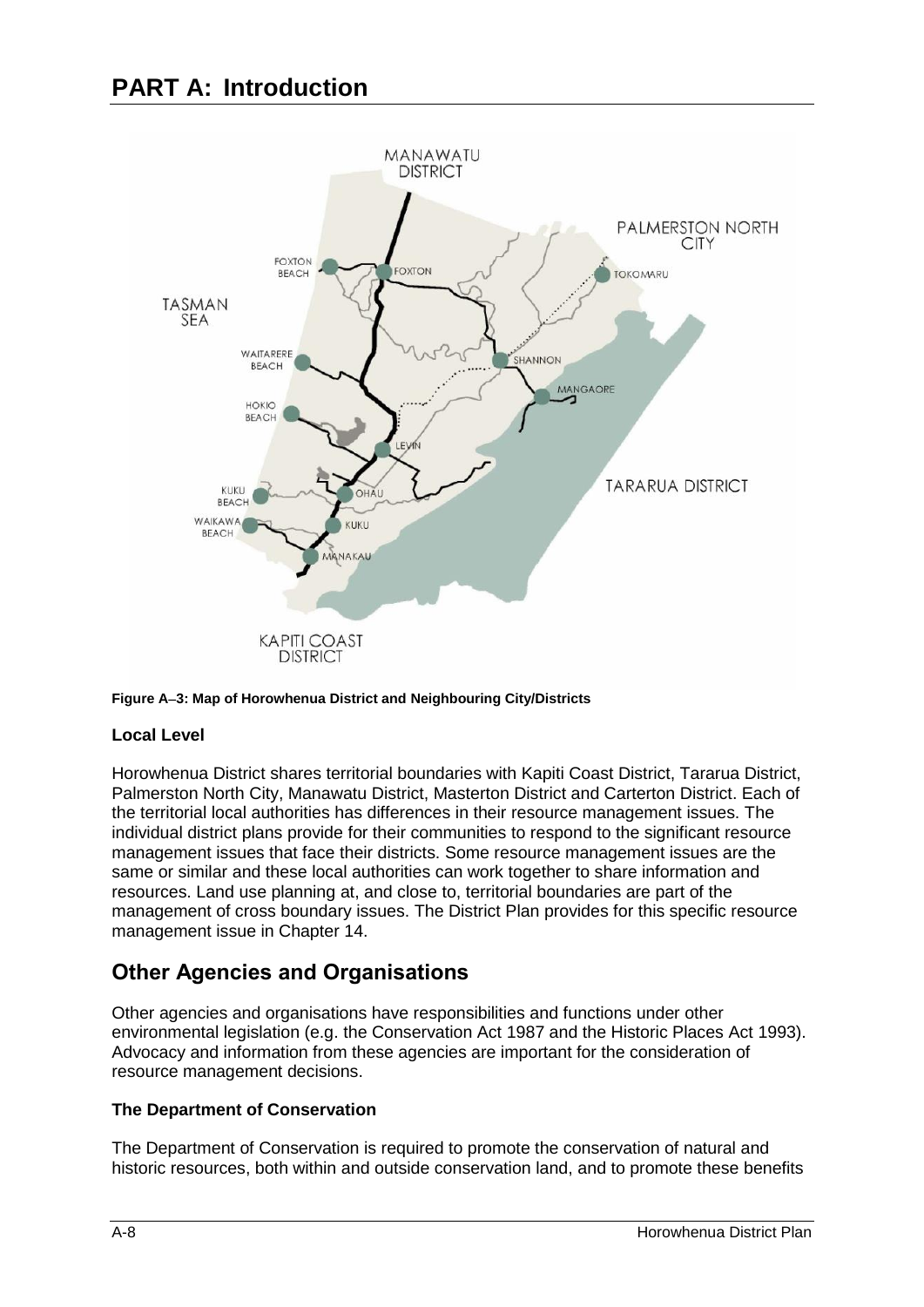to present and future generations. The Department of Conservation has responsibilities under a range of legislation, including the Conservation Act which requires the preparation and administration of Conservation Management Strategies for each respective conservancy.

#### **Heritage New Zealand**

Heritage New Zealand Pouhere Taonga (Heritage New Zealand) is New Zealand's national historic heritage agency and guardian of Aotearoa New Zealand's national heritage. Heritage New Zealand maintains a historic places register which is divided into four parts, including:

- Historic places
- Historic areas
- Wahi Tapu
- Wahi Tapu Areas

The Heritage New Zealand List (formerly known as the Historic Places Trust's Register) enables information about the heritage items listed to be stored. The List identifies and informs owners, the public, community organisations, government agencies and local authorities about significant heritage. The information and evaluation of the heritage items assists heritage to be protected and conserved.

Heritage New Zealand also administers the regulatory arm of the Heritage New Zealand Pouhere Taonga Act 2014 with respect to the consideration and determination of applications to destroy, damage or modify archaeological sites or areas.

#### **The Ministry for the Environment**

The Ministry for the Environment is the Government's principal adviser on the environment in New Zealand, and on international matters that affect the environment. The Minister for the Environment has responsibilities under New Zealand's environmental legislation. In relation to the RMA key responsibilities include the development of National Policy Statements and National Environmental Standards, to which the District Plan must give effect to.

The Minister is also required to decide on whether proposals (e.g. application of resource consents, notices of requirement, plan changes/variations) are matters of national significance. These decisions impact the applicant and respective local authority, as the proposals can either follow the RMA process locally, or be elevated to a "call-in" process or Board of Inquiry process.

#### **Environmental Protection Agency**

The Environmental Protection Agency (EPA) was established in 2009 and is responsible for processing proposals of national significance under the RMA, administering the Emissions Trading Scheme, and regulating the introduction and use of hazardous substances and new organisms under the Hazardous Substances and New Organisms Act (HSNO).

The particular relevance to the District Plan is the EPA's role of facilitating the decision making process for proposals of national significance. Proposals may involve resource consent applications, notices of requirement, plan changes or variations for nationally significant resource management issues. Applicants or local authorities can request that a proposal of national significance be managed by the EPA subject to the acceptance by the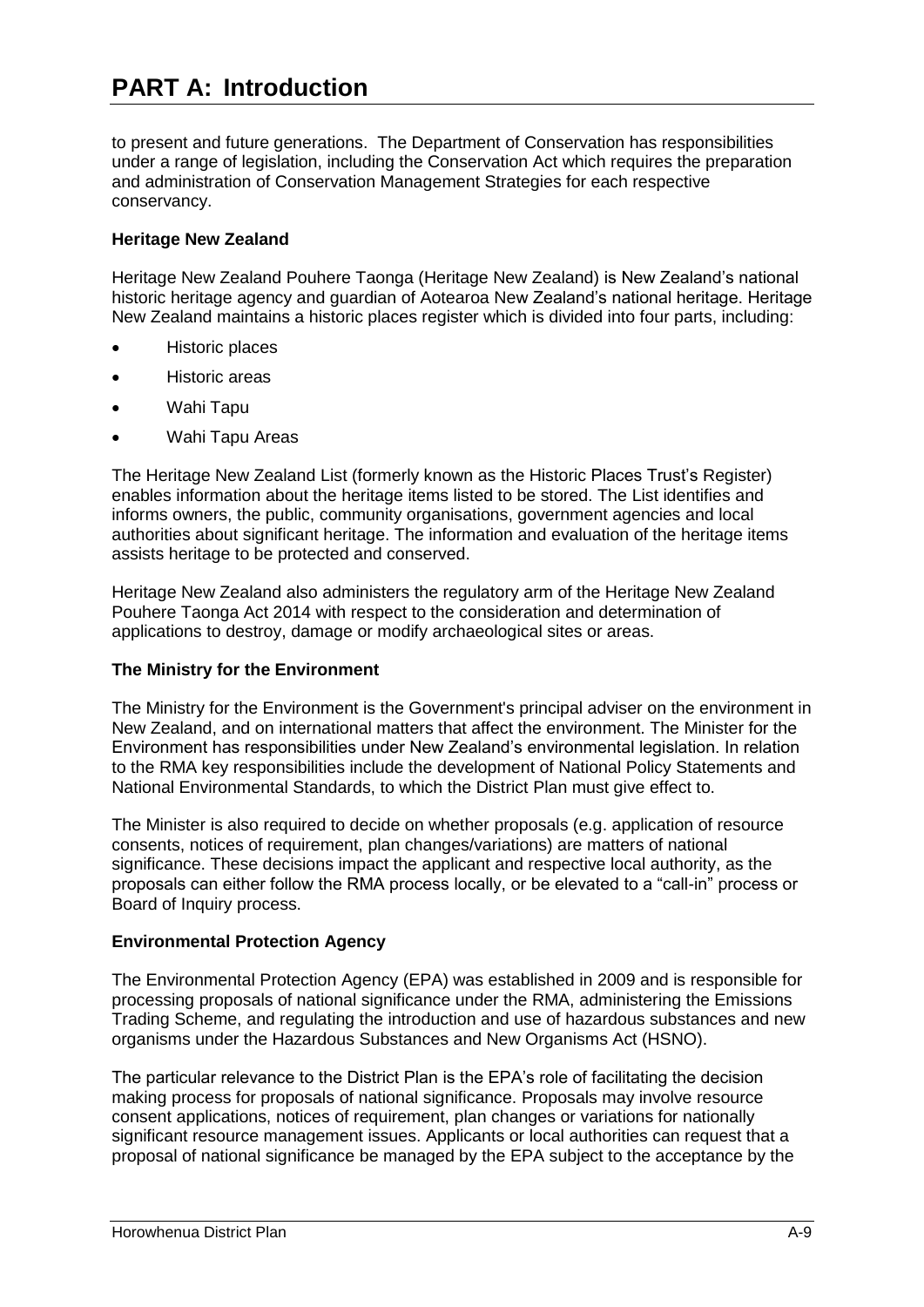Minister for the Environment. If the proposal is accepted, the proposal would follow a ninemonth process to be determined by either a Board of Inquiry (BoI) or the Environment Court.

#### **Other Agencies**

There are a number of other agencies and organisations with an interest and involvement in land use planning. For example, the New Zealand Transport Agency would be interested in land use planning where the safe and efficient functioning of New Zealand's State Highways is a consideration as part of the decision making. Other agencies and organisations which may get involved in land use planning issues include Transpower New Zealand, Powerco, KiwiRail, Civil Aviation Authority, the Ministry of Economic Development and the Ministry of Education. This list is not exhaustive or limited to those identified.

### **How This Plan Works**

The District Plan is divided into the following Parts:

- Part A Introduction
- Part B Objectives and Policies
- Part C Rules
- Part D Assessment Matters
- Part E General Provisions
- Schedules/Appendices
- Planning Maps

#### **Part A – Introduction**

The introduction sets the scene for the District Plan and explains why this document is necessary and how it fits into the overall RMA framework. Definitions that assist the interpretation of the District Plan are listed in this part of the District Plan.

#### **Part B – Objectives and Policies**

Part B sets out the policy framework as it responds to the "Significant Resource Management Issues" identified for the Horowhenua District. The issues are grouped into topics and are represented in different Chapters comprising:

- Matters of Importance to Tangata Whenua
- Rural Environment
- Natural Features and Values
- Open Space and Access to Water Bodies
- Coastal Environment
- Urban Environment
- Greenbelt Residential Environment
- Natural Hazards
- Hazardous Substances and Contaminated Land
- Land Transport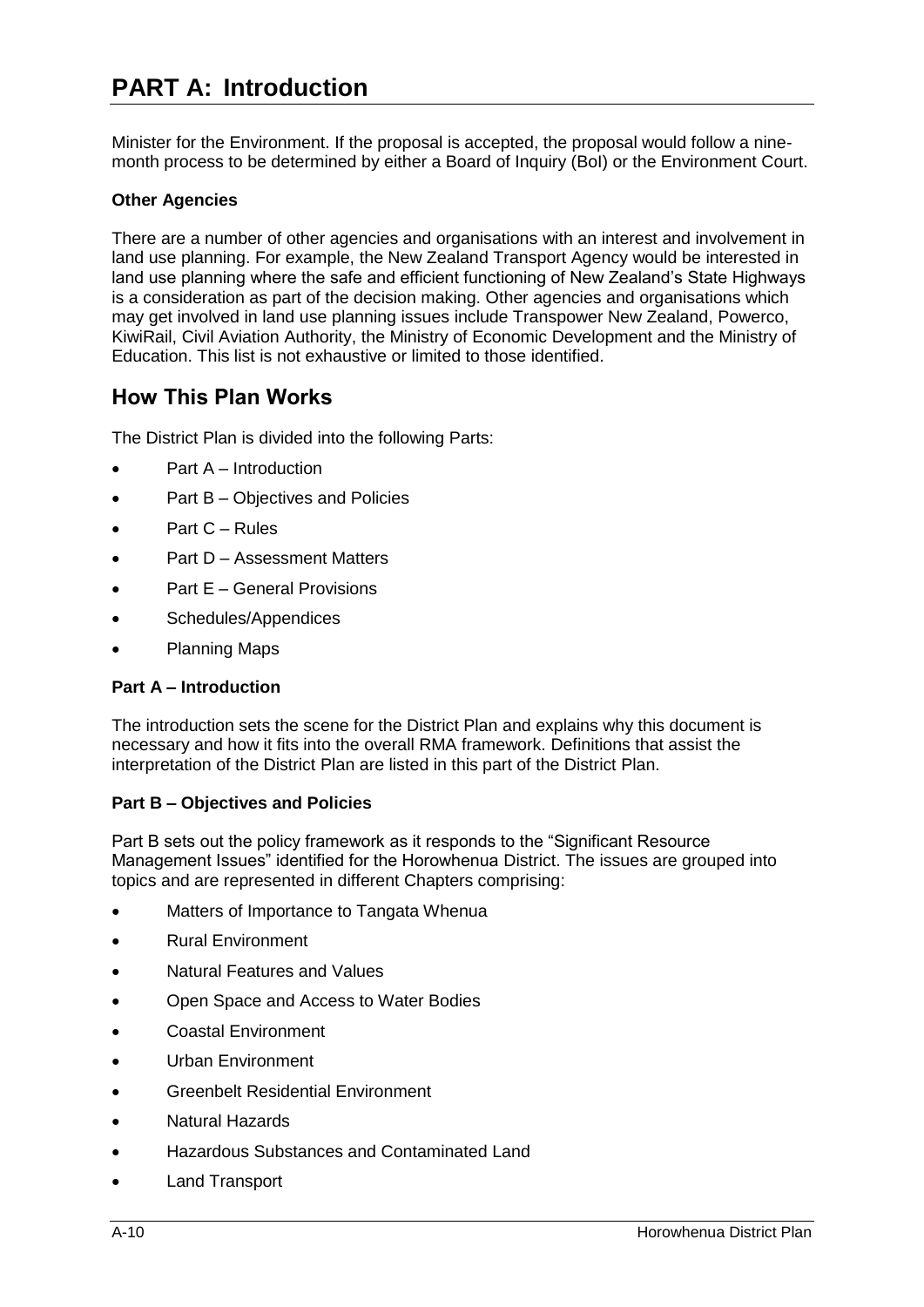- Water and Surface of Water
- Utilities and Energy
- Historic Heritage
- Cross Boundary Issues

The District Plan sets out "objectives" being the state or outcome that the District Plan aims to achieve or maintain for a particular zone or resource. The "policies" are the course of action being followed through the District Plan to achieve the objectives. Each set of policies has an "explanation" that offers further clarity and understanding of the policy framework.

The District Plan also lists a variety of "methods" to show how the policies would be implemented. For example, a non-regulatory approach would be the provision of information, whereas a regulatory approach would be the use of rules and resource consent requirements.

At the end of each policy section is a list of Anticipated Environmental Results. These environmental results are what are anticipated to be achieved by the implementation of the objectives and policies. The results can also form a useful reference point for monitoring the effectiveness of the policies and methods and also assist in assessing the outcomes proposed by resource consent applications.

#### **Part C – Rules**

The RMA specifically allows the use of rules in District Plans. The District Plan rules are contained in Part C. Each Zone has a sequence of rules, standards and conditions that permit or require a resource consent application for land use activities.

#### **Part D – Assessment Matters**

Assessment matters set out in Part D of the District Plan, are a guide for applicants, submitters, and decision-makers (i.e. Council) as to the nature of issues that should be assessed as part of resource consent applications.

#### **Part E – General Provisions**

The General Provisions assist individuals in preparing a resource consent application. The introductory pages provide information on the different 'activity statuses' and the information required to be submitted with an application including any accompanying plans and assessments. This part of the District Plan includes definitions for terms used within the Plan and also explains key RMA processes such as notification, further information requests and Council Hearings.

#### **Part F – Schedules**

The schedules include information referred to in Rule provisions and the Planning Maps, such as a list of heritage sites, heavy industries and design guides.

Designations (including conditions) are listed in order of Requiring Authority. The extent of land designated is spatially defined on the Planning Maps. A designation is a provision in a District Plan which provides notice to the community that a Requiring Authority to use land currently or in the future for a particular work or project. There may be conditions on a designation that define how the public work will be undertaken. Where the land is privately owned, a designation can limit the use of the land by its owners, overriding the provisions of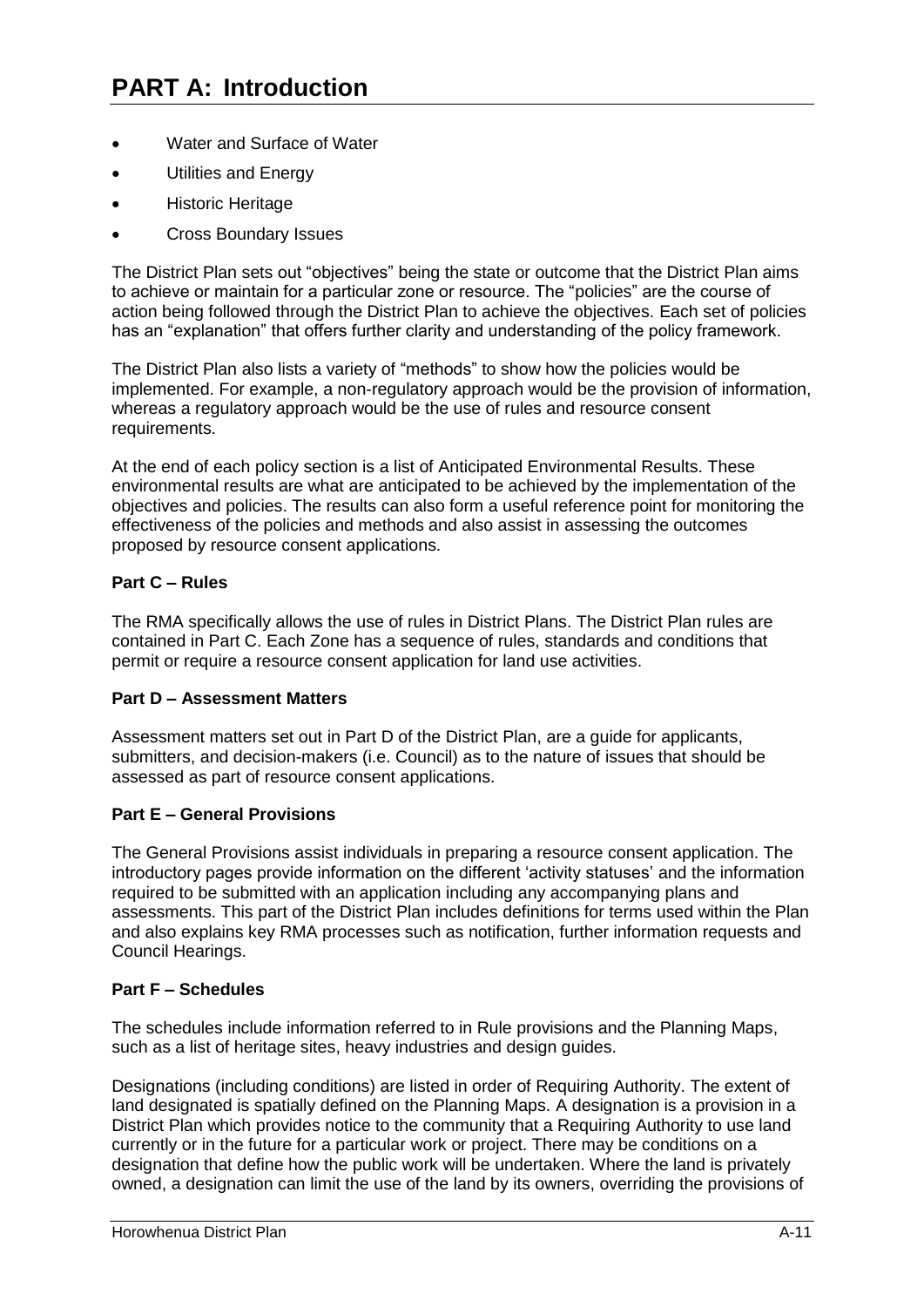the District Plan, in favour of the designated purpose. The RMA has specific processes to manage projects and works proposed within designations.

The District Plan has a series of design guides that are referenced in Zone and Overlay provisions. The design guides apply design principles to the individual context and character of Horowhenua's settlements and provide guidance for a range of developments, including but not limited to medium residential density, rural subdivision, and buildings and signs in the Foxton and Shannon town centres.

The Notable Tree Schedule, Historic Heritage Schedule, State Integrated Schools Schedule and Priority Water Bodies Schedule provide detail on the individually listed items and places.

#### **Planning Maps**

The Planning Maps cover the entire District and systematically show the application of the different zones to individual properties at District-wide and settlement scale.

The Planning Maps also show where the overlays apply. Overlays are used for several different issues and purposes and include but are limited to:

- Residential Zone Medium Residential Density Overlay
- Commercial Zone Pedestrian Area Overlay, Town Centre Character Overlay
- Rural Zone Landscape Domain Overlays, Flood Hazard Overlay, Outstanding Natural Features and Landscape Overlays

For example, if a property is identified on the Planning Maps as being within the Rural Zone, the same property also has a Landscape Domain Overlay as shown on the Landscape Domain Overlay Maps. The Landscape Domains have specific subdivision provisions based on the character and amenity expectations in the different Landscape Domains.

There are notations which identify other important land use planning details and the spatial extent of the applicability of these. Properties with heritage items and notable trees are identified on the Planning Maps. The extent of individual designations, flood hazard areas, outstanding natural features and landscapes are also shown on the Planning Maps.

All roads are shown as grey on the Planning Maps for ease of reference for Plan users. Although the roads are shaded grey, they are all zoned, which is the same zone as the land nearest to each point in the road. Where the Zone is different on either side of the road, then the boundary between the Zones is the centre line of the road.

### **How the Rules Work**

The District Plan zones all land in the District. There are six zones:

- Rural Zone
- Residential Zone
- Greenbelt Residential Zone
- Commercial Zone
- Industrial Zone
- Open Space Zone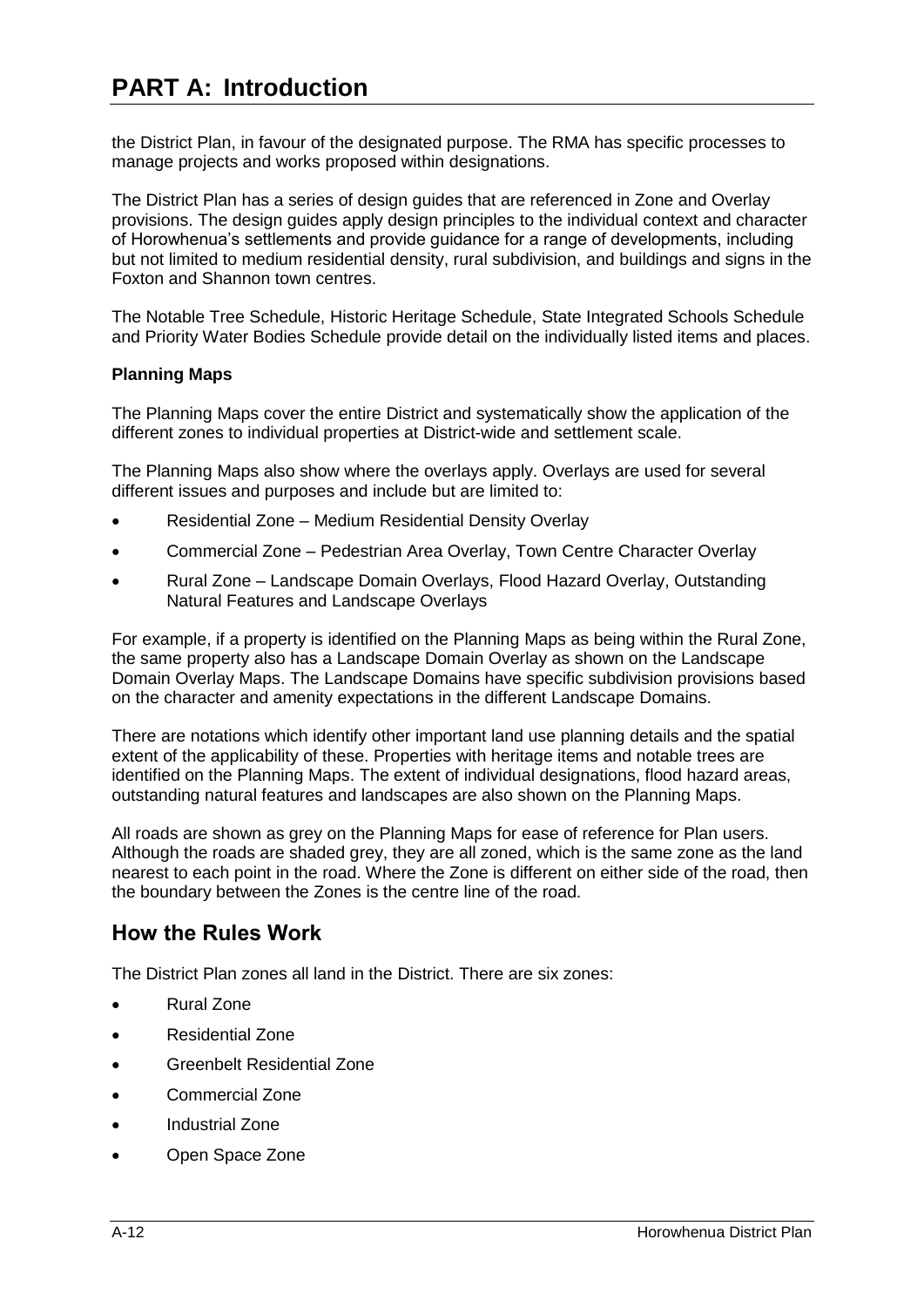There are also 'Deferred Zones' for Residential and Greenbelt Residential areas which identify future urban growth areas. Areas identified as Deferred Zones will continue to apply the Rural Zone provisions until such time as the Deferred Zoning status is uplifted (typically when provision of adequate servicing infrastructure is made).

#### **Activity Status**

All Zone Chapters list activities based on six classifications of activity as defined in the RMA. The different activity statuses are detailed below:

- **Permitted activities** are allowed by the District Plan and can operate without resource consent. All permitted activities must comply with the **Permitted Activity Conditions** specified in each set of Zone rules.
- **Controlled activities** require a resource consent. All controlled activities must comply with the relevant **Controlled Activity Conditions** which are specified in the District Plan. The Council must grant consent to a Controlled Activity, and the Council can only impose conditions relating to the matters it has reserved control over listed in the District Plan.
- **Restricted Discretionary activities** require a resource consent. Some restricted discretionary activities have **Conditions** that require compliance. The Council may grant or refuse consent to a Restricted Discretionary Activity, and if granting consent, may impose conditions. In deciding whether to grant or refuse consent, and imposing conditions if consent is granted, Council is "**restricted**" to the matters listed in the District Plan.
- **Discretionary activities** require a resource consent. The Council is not limited to a list of matters in its consideration, instead there is **full discretion** on all resource management issues. The Council may grant or refuse consent for a Discretionary Activity, and if granting consent, may impose conditions.
- **Non-Complying activities** require a resource consent. The RMA requires a noncomplying activity application to pass the "**gateway**" test as set down in Section 104D. The Council may grant or refuse consent for a Non-Complying Activity, and if granting consent, may impose conditions.
- **Prohibited activities** are those activities which the District Plan expressly prohibits. No application may be made for such activities and no resource consent can be granted. The District Plan does not list any prohibited activities.

Some activities are specifically listed under the activity statuses as listed above in each Zone Rule Chapter.

#### **Do I need Resource Consent?**

The following steps will assist Plan users to determine whether an activity is permitted or whether resource consent is required.